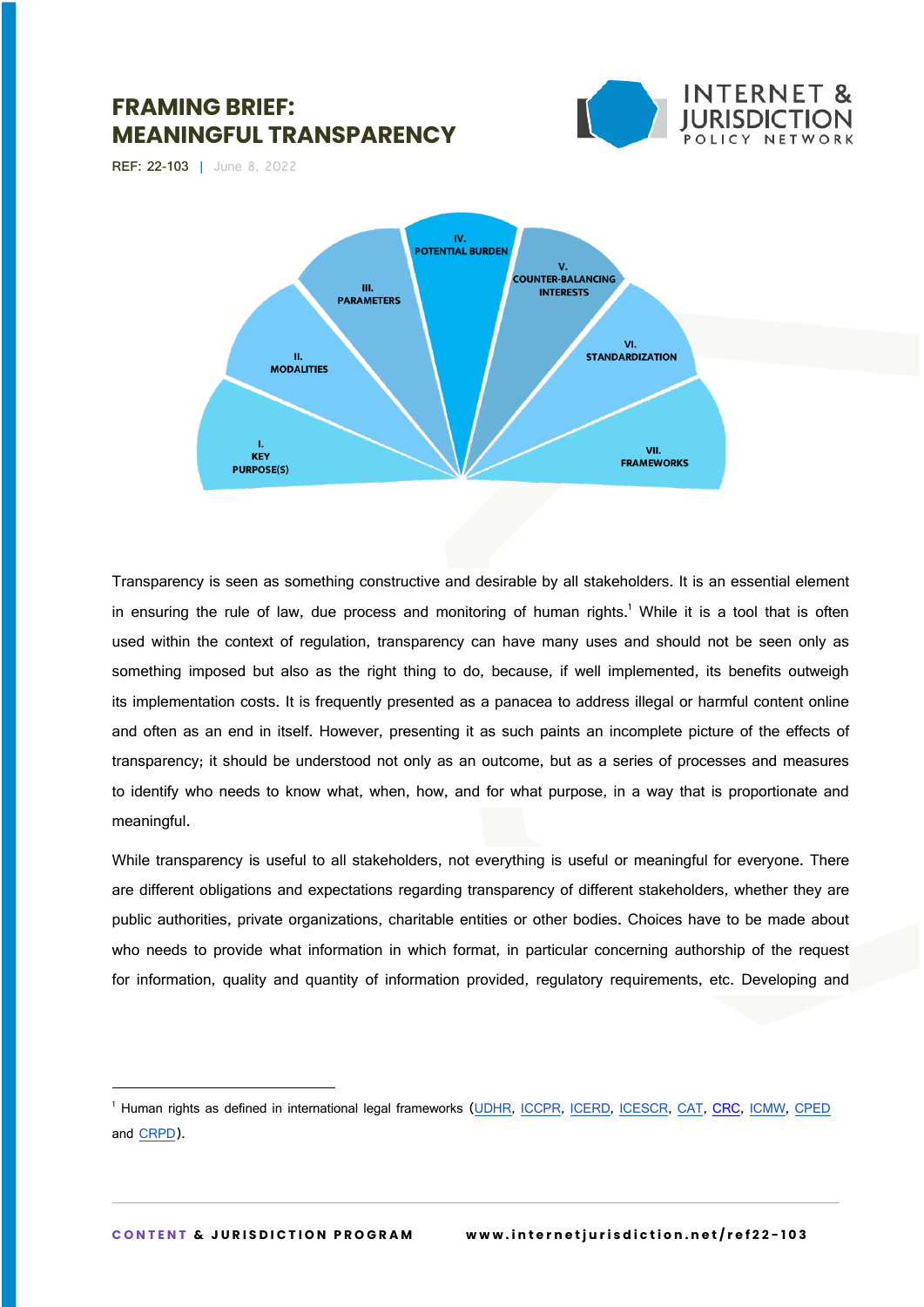

implementing meaningful transparency regimes<sup>2</sup> properly reconciling freedom of information, privacy, security, and confidentiality requires the engagement of a multitude of stakeholders. Such regimes can also play an essential role in determining the appropriate distribution of tasks or responsibilities among public and private actors through shared taxonomy(ies) and an agreed understanding on a basic set of standards. An analogy could be drawn with other areas, such as accounting, where all stakeholders have a shared understanding of the presented information and obligations, and thus tools to make informed decisions and govern their behavior.

There are many important principles<sup>3</sup>, indicators<sup>4</sup>, guidelines, standards and other documents setting out and defining transparency standards and procedures for governments and internet intermediaries, within the framework of the rule of law and human rights. This multistakeholder I&JPN Contact Group outcome on Meaningful Transparency is different: it is not a normative document, nor does it seek to prescribe specific metrics and standards to be adhered to by actors. Instead, it offers a basic shared taxonomy and a set of structuring elements to aid the design, exploration, development and implementation of meaningful transparency measures, informing both public and private actors of the components that need to be considered. It is divided into seven sections highlighting key issues to be addressed by all involved in planning, establishing, and working on transparency. These seven sections are listed sequentially, however they inform and feed into each other in the design and implementation of meaningful transparency regimes.

# **I. KEY PURPOSES**

Transparency serves a diversity of purposes and any set of measures should ideally define clear objectives along the following three complementary and non-hierarchical dimensions. The following purposes focus on public and corporate actors, however academics, researchers, civil society and users play an essential role in their fulfillment. Clear understanding of the different audiences for each of the purposes and the dimensions below can help the design of subsequent measures and choice of modalities.

• **Ensuring predictability and trust.** Transparency provides all stakeholders with shared and standardized information and predictable environments. It is an essential component of democratic governance and legitimacy for public authorities regarding functioning of the rule of law, the rules they adopt and

Consequences: Regimes as Intervening Variables". International Organization. 36 (2): 185-205.

<sup>&</sup>lt;sup>2</sup> The notion of regime is taken here by analogy with the definition by Stephen Krassner in international law as: "sets of implicit or explicit principles, norms, rules, and decision-making procedures around which actors' expectations converge in a given area (of international relations)" See: Krasner, Stephen D. (1982). "Structural Causes and Regime

<sup>&</sup>lt;sup>3</sup> Guiding Principles on Business and Human Rights, Santa Clara Principles On Transparency and Accountability in Content Moderation, Manila Principles on Intermediary Liability UNESCO Letting the sun shine in: transparency and accountability in the digital age.

<sup>4</sup> Ranking Digital Rights - Indicators for the 2020 RDR Index.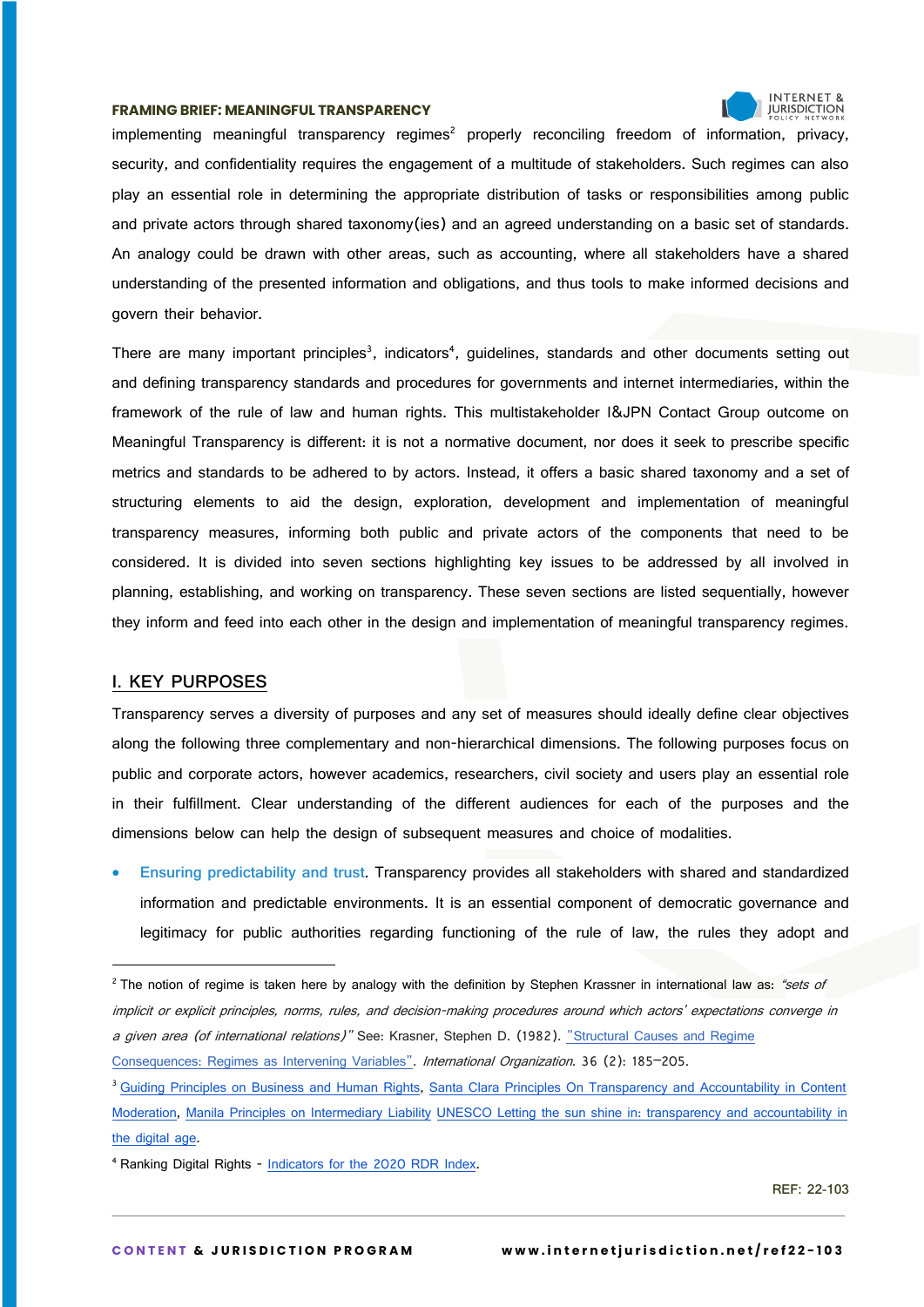

decisions they make. For corporate actors, a commitment to increase transparency both strengthens the sense of responsibility towards their stakeholders, helps build trust and enhances their reputation by providing clarity on internal decision-making procedures and practices.

- **Enabling oversight and accountability.** Transparency of actions and decisions by both public and private actors is an essential instrument for oversight and monitoring of their behavior, in terms of compliance with laws and rules, respect of due process, and protection of different human rights<sup>5</sup>.
- **Supporting analysis.** Analysis of raw data and/or aggregated information can provide evidence to public authorities, to evaluate and improve the effectiveness of their regulatory frameworks, and to private actors, to monitor and refine the ongoing functioning of their systems and algorithms. The data made available can also help assess potential risks and threats, as well as the nature, prevalence or virality of different types of harms. Transparency can also, inter alia, support analysis of the competition landscape, promoting consumer protection, fair business practices, and user choice.

# **II. MODALITIES**

Transparency information can be provided or made available in different ways and be tailored to the needs of the different audiences. The following options are not mutually exclusive and each may need to be curated in line with the key purpose(s).

- **Documenting:** An often overlooked yet important component of transparency is the public documenting of the status of rules and procedures (e.g., laws, regulations or terms of service), organizational structures (including decision-making procedures), as well as information about specific actions (e.g., implementation of court or regulatory decisions, companies' decisions (including both by humans or AI), other redress mechanisms, including private dispute resolution procedures<sup>6</sup>).
- **Reporting:** The voluntary or compulsory production of reports, at predetermined intervals, regarding ongoing operations, according to various formats (including raw or aggregated data, syntheses or trend analyses), is a common approach to transparency.
- **Contextualizing:** Providing clarification, illustration or context for how and why things are done, offering additional insights to aid the understanding of the impact and implications of rules, regulations, decisions or actions for users and other stakeholders.

<sup>&</sup>lt;sup>5</sup> Human rights as defined in international legal frameworks (UDHR, ICCPR, ICERD, ICESCR, CAT, CRC, ICMW, CPED and CRPD).

<sup>&</sup>lt;sup>6</sup> Facebook's Oversight Board for instance, provides detailed information about its cases.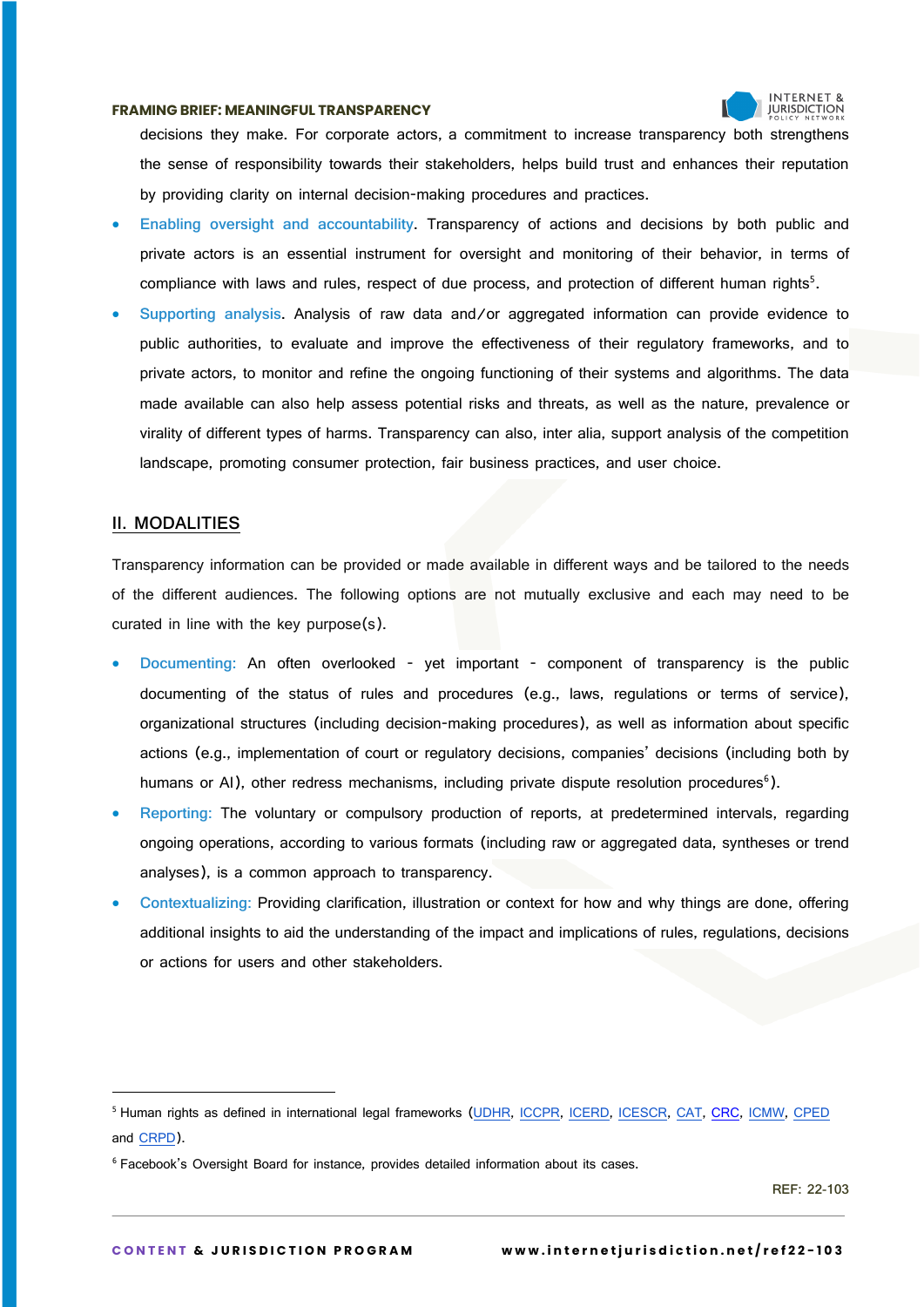

- **Availability<sup>7</sup> :** In addition to proactive publishing or reporting, raw or aggregated datasets can be made accessible publicly or to specific third parties (e.g., researchers) and users, in bulk or through various APIs. Specific rules may apply to transferability and reusability of this data.
- **Auditability:** Additional access to internal information can be granted or imposed, on a regular or ad hoc basis, and under clear provisions. For instance, for the purpose of certification or investigation. This may require appropriate preservation of records.

# **III. PARAMETERS**

Several parameters determine the scope of transparency measures, in relation to the purpose. Transparency measures can be classified on multiple axes, including:

# • **QUANTITATIVE** <--------------------> **QUALITATIVE**

The definition of clear quantitative metrics (with different degrees of granularity, as detailed below) allow for mainly statistical reporting. But more qualitative indicators can be appropriate, for instance to highlight trends, document procedures, or explain policies and decisions.

# • **ONE-OFF** <--------------------> **REAL-TIME PROVISION**

Information can be provided once or made accessible at regular intervals up to real-time. Periodicity can be adapted to different audiences, even on the same data.

#### • **PUBLIC** <-------------------> **RESTRICTED INFORMATION**

The degree of openness of the data and the level of detail can vary in relation to the recipients, ranging from fully public information to restriction to selected recipients, in particular regulators, public authorities, auditors, or even users.

#### • **AGGREGATED** <--------------------> **RAW DATA**

The provision of raw data can be supplemented by summaries or trend analyses. For detailed data, various levels of granularity can be set, including regarding topics (e.g., finely distinguishing between various types of content or harms), geographic scope (e.g. by region or by country), language or periods (e.g. monthly, quarterly or yearly reporting). An important factor is the format in which the information is provided, and particularly whether it is in open formats, machine-readable and categorized or tagged to easily enable third-party analysis.

• **GENERAL** <-------------------> **COMPREHENSIVE**

 $<sup>7</sup>$  A transparency regime might not necessarily include ad-hoc requests for information, which can be covered by different</sup> rules regarding access to information.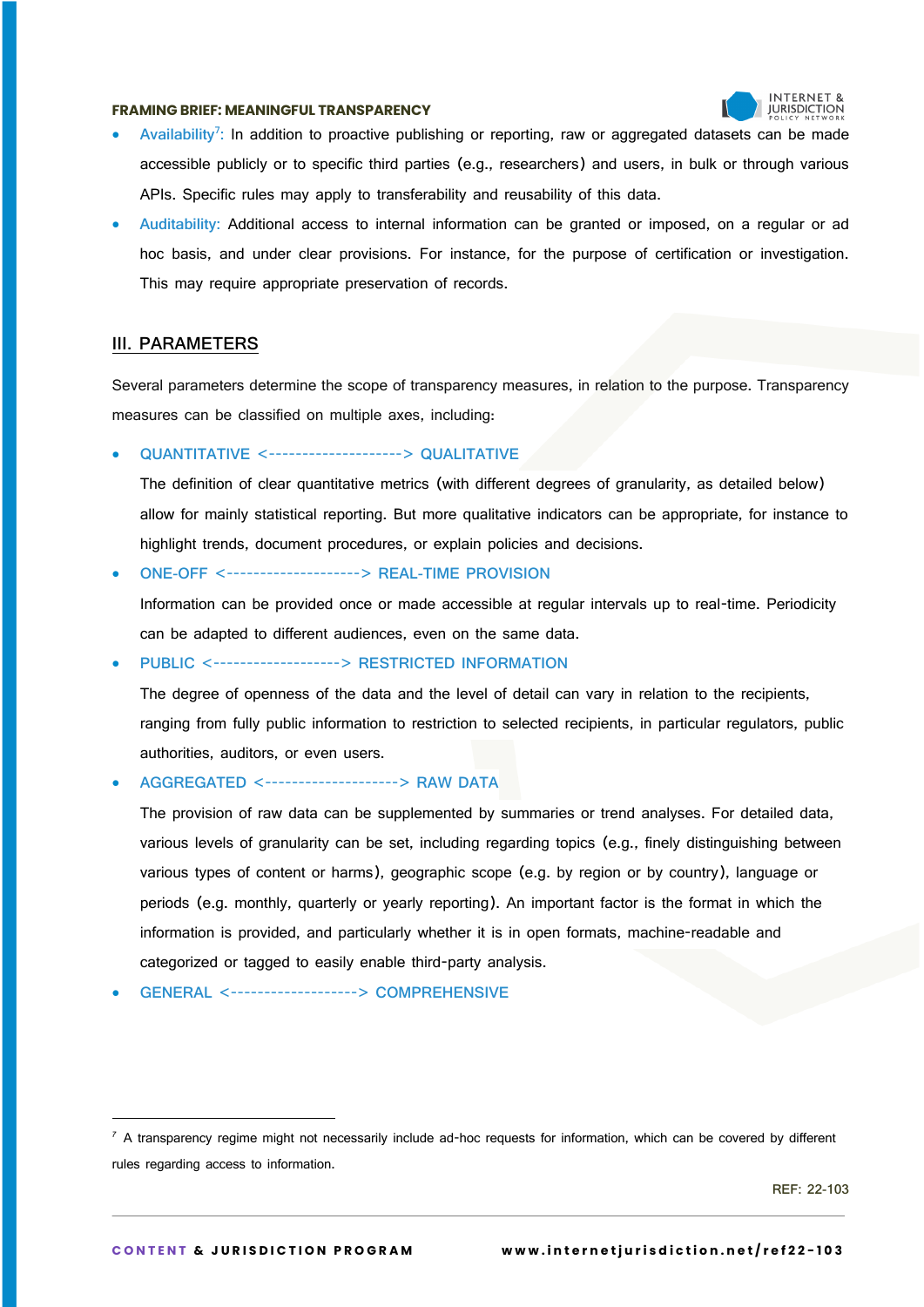

To what extent is the information comprehensive and exhaustive, and provides all necessary details and parameters about the rules, decisions or actions, or if it is general guidance setting out their aim or intent.

# **IV. POTENTIAL BURDEN**

In setting up the different parameters described above, additional aspects should be evaluated to ensure that the transparency measures provide value and empower stakeholders in due proportion of the burden they necessarily impose, and relative to the risk of specific product or service.

- **Technical feasibility:** Is the information or data already available or will providing it require additional technical developments or data collection?
- **Financial and human resources:** What are the direct and indirect costs associated with particular transparency measures, including the resources required to provide the quantity and the level of detail to be collected in order to comply with transparency regimes?
- **Information overload:** Mandatory reporting that generates vast amounts of data or documents that are not structured or organized in a clear way to promote discoverability can actually make it more difficult to identify and understand the relevant information. Multiple modes of accessing the information may have to be tailored to the relevant audiences.
- **Information security:** Protecting from unintended use, misuse or accidental dissemination of sensitive information, especially raw data. Ensuring that the information or data provided in confidence for very specific purposes are not used or abused for other purposes. (e.g., reuse of research data).

Generally speaking, the measures should be properly tailored to the size of the entity (e.g., number of users, market share, volume, size of staff) and, more importantly, the nature and risks associated with the specific service or product (particularly for entities with several different product lines). If transparency measures are legally mandated, the requirements should be tailored to prevent creating barriers to entry for newcomers ("policy capture").

# **V. COUNTERBALANCING INTERESTS**

Various factors need to be taken into account to ensure that the justified goal(s) of transparency do not run contrary to other legitimate interests, including:

• **Security:** Pending proper justification, some information/data may be classified, or even subject to national security $8$  restrictions.

<sup>&</sup>lt;sup>8</sup> As set out in Article 19(3) of the ICCPR.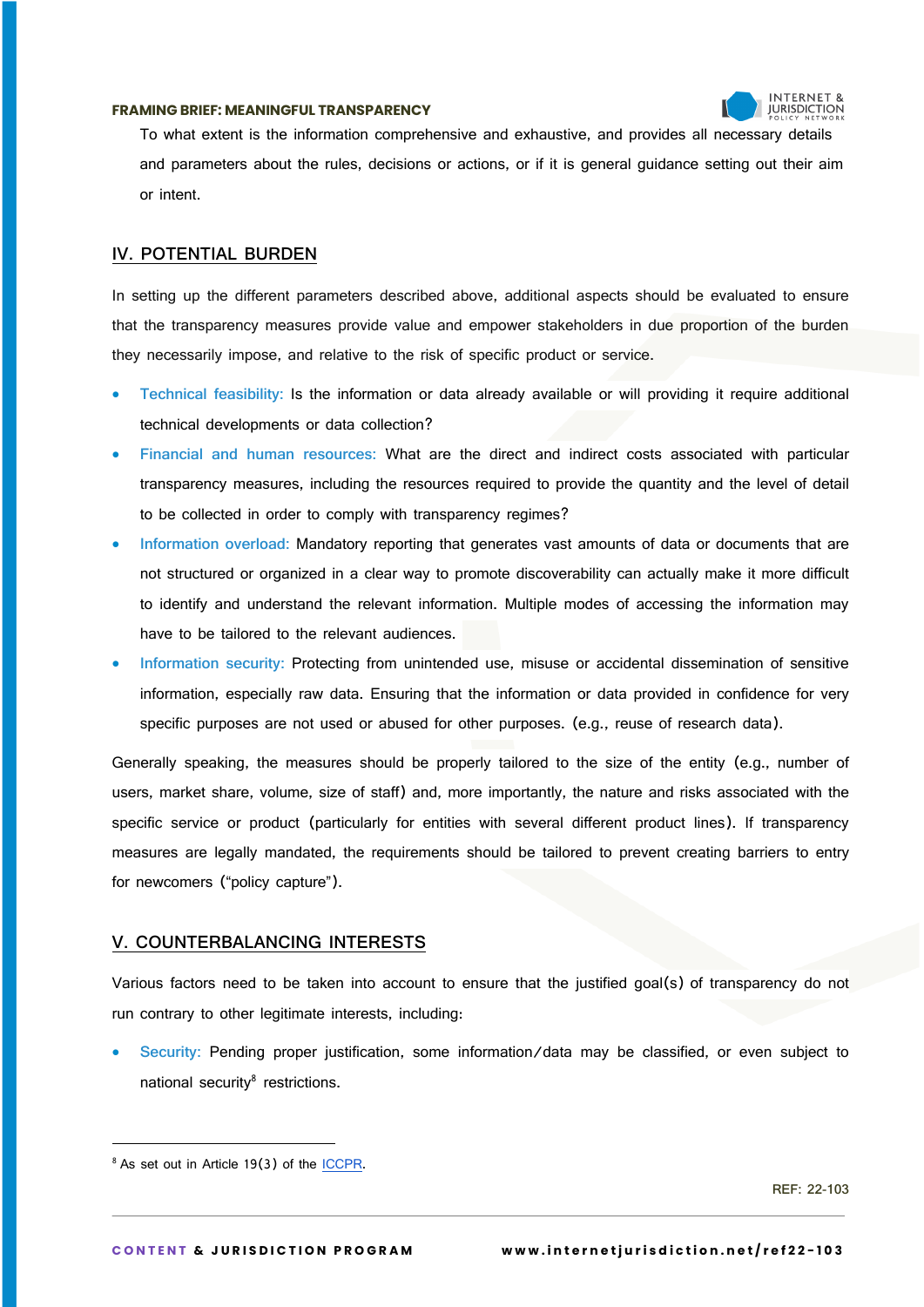

- **Privacy:** Privacy concerns and legislation may prohibit certain personal information (including medical, police or other protected records) from being collected or made publicly accessible. Additional safeguards may be needed especially when handling raw data as it may have privacy implications. Anonymization may be useful or required before sharing or publication. Lack of clarity about potential conflict between privacy laws and transparency requirements can be a disincentive or a hurdle to providing information. It might be useful to consider 'Safe harbor' privacy regimes for some areas of transparency reporting.
- **Sensitive Business Information:** Companies may wish to keep certain information, including trade secrets, confidential, as their disclosure could cause harm to the owner, its business partners or clients, or be advantageous to a rival.

**Risk of abuse:** There are various ways transparency may be abused by various stakeholders, for example, misusing transparency regulation to obtain information or data which can be used for other purposes, including to endanger individuals' safety or human rights. Additionally, providing detailed information on decision-making criteria for restrictions may enable malicious actors or users to more easily devise strategies and tools to abuse the system or evade detection.

# **VI. STANDARDIZATION**

Standardization in transparency would present obvious benefits, including:

- **Comparability:** Clear parameters facilitate comparisons among actors in a sector, be it for the external monitoring of their compliance or their own internal evaluations of performance.
- **Coordination:** Standardized metrics allow a diversity of actors to base their analyses on the same evidence and coordinate when appropriate, for instance in addressing abuses.
- **Mutualization:** Developing metrics and procedures for transparency requires dedicated efforts that are alleviated, especially for smaller actors, if an external framework is provided.
- **Correlation:** The provision of harmonized statistical data by both public and private actors (e.g., regarding requests/orders for content restrictions) allows all parties to ascertain its accuracy.
- **Regulatory convergence:** Common criteria reduce the risk for global service providers to be subject to divergent transparency regulations in several jurisdictions.
- **Cooperative development:** The development of standards is inherently a collaborative effort, and this effort provides opportunities for bringing together a diversity of stakeholders.
- **Reusability:** Machine-readable and standardized data facilitate research and analysis.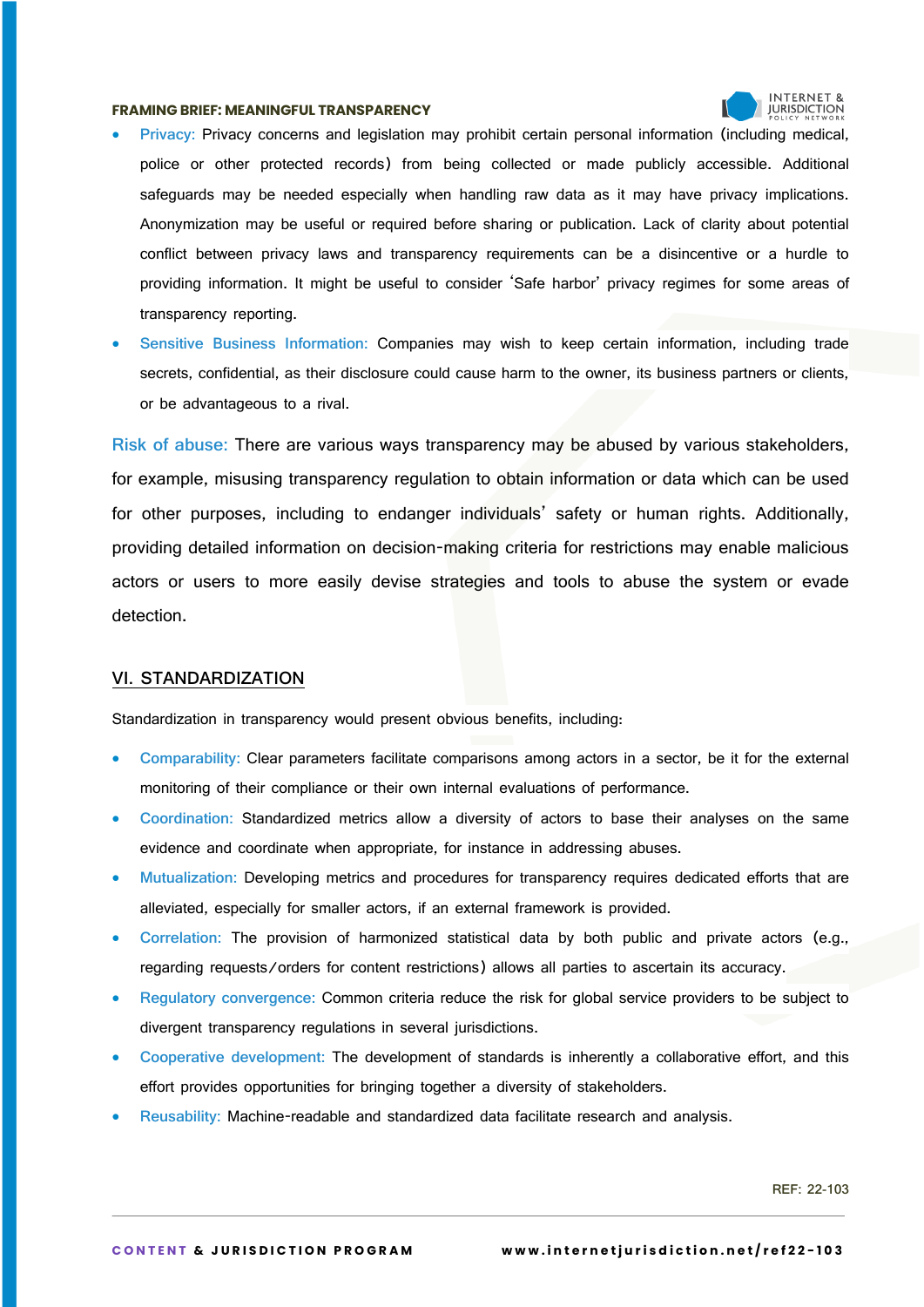

However, efforts at standardization of transparency frameworks have some limitations, including:

- **Technical diversity:** It can be difficult to take into account a variety of hard-to-compare activities undertaken, including within a single operator.
- **Regulatory competition:** In the absence of a recognized standardization process or body(ies), as is the case for accounting, various authorities naturally set their own rules, which may prove conflicting.
- **Rigidity:** The choice of specific approaches or metrics needed to build a standard can quickly lose its relevance as circumstances, issues, or technologies rapidly evolve.
- **Low standards:** The setting of minimum standards may not incentivise greater openness, limiting the development of more advanced criteria.
- **Company Diversity:** Setting the standard too high may place a disproportionate burden on new entrants to the market or smaller actors, and setting it too low may fail to account for the greater impact of larger services on the public.
- **Political risk:** Standard setting processes and related implementation (e.g., via private auditing) may be subject to capture, corruption, political influence rendering them undemocratic and unaccountable.

#### **VI. FRAMEWORKS**

A first step in designing a meaningful transparency regime is defining who will be involved in its development. The proper set of measures, taking into account the elements above, can be established through a variety of familiar approaches:

- **Statutory regulation**: Where detailed rules defined by law, and potentially refined by sub-legal instruments, are then enforced by regulators and/or courts.
- **Self-regulation:** Where an industry establishes a set of rules, codes of conduct or standards, which it then monitors and enforces, including through an independent body it funds.
- **Voluntary policies:** Where standards are established by individual companies, of their own initiative.

Yet, different combinations of the above can exist, such as incentivization of self-regulation, statutory selfregulation (State-established regulatory bodies and industry-led development and enforcement of some rules), or even multistakeholder co-regulation (joint development of the regime between companies and non-company actors). A key question is which of the transparency approaches described above are most appropriate to be set in legislation, regulation, voluntary standards or companies' terms and conditions in accordance with whatever needs may arise. In any case, the broader the range of actors involved in defining regime parameters, the more legitimate the outcome is likely to be and potentially higher the chance of alignment of incentives and of efficient implementation.